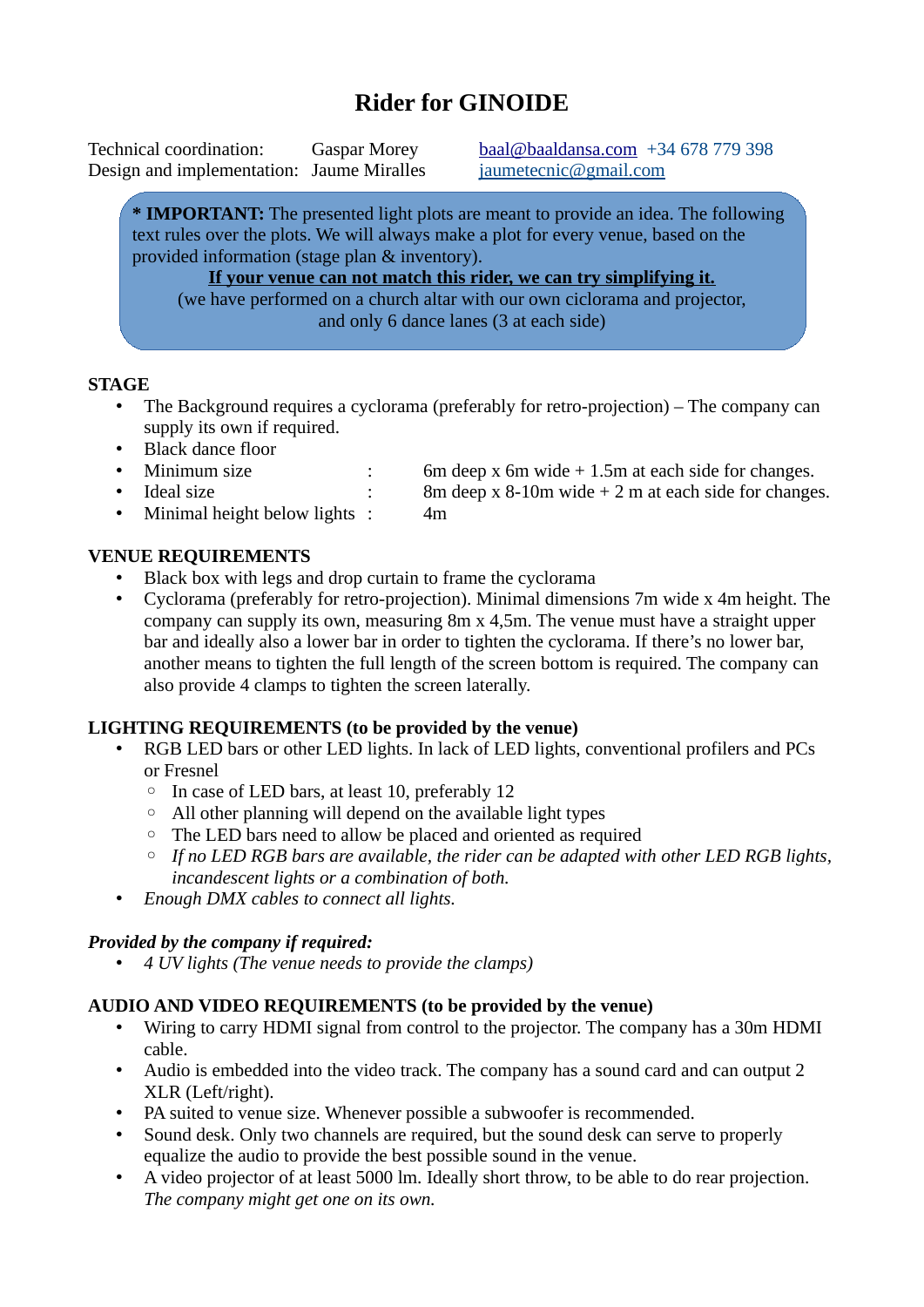#### **Staff requirements (from the venue or organiser)**

*Set up*

- Two operators to set up the black box, place and frame the cyclorama, place the dance floor and the legs
- One light technician (knowing well the venue and the equipment)
- One sound technician (knowing well the venue and the equipment)
- *It could be enough having two versatile operators, that can do all the above.*

#### *Gig*

• One technician responsible for the venue and that has been there during set up. He's just required to be there in case something unexpected happens.

#### *Set off*

• Two people

#### **TIME SCHEDULE**

#### *Set up and rehearsal*

7 hours required – 8 preferred.

Set up requires 6 hours (provided all the technique: lights, cables, etc. work fine and the house technician knows how it has to be set up, that we have been provided with the proper information regarding light models (especially in case of LED ones) so we could plan a proper patch. After set up we need to perform at least one complete rehearsal.

*Unmounting*

1 h *at most*

#### **DRESSING ROOM REQUIREMENTS**

1 big dressing room with light, mirror, tables, chairs, hanging rods for clothes. Towels (at least two) and shower with warm water

Drinking water for 3 people (+ please also provide water for our technician)

Ironing board and clothes iron (inside or near the dressing room)

IMPORTANT: The dressing room or other room needs to have direct access to the backstage and stage. Ideally it should be a little away from the stage (during the show there will a little child with its nanny waiting to perform. It's preferable to prevent hearing the child when it's not on stage).

#### **OTHERS**

The control room should provide enough space to place two 17" notebooks and external cards in a fashion that both keyboards are easily accessible.

#### **Below you'll find two different riders that should help getting an idea of the set up.**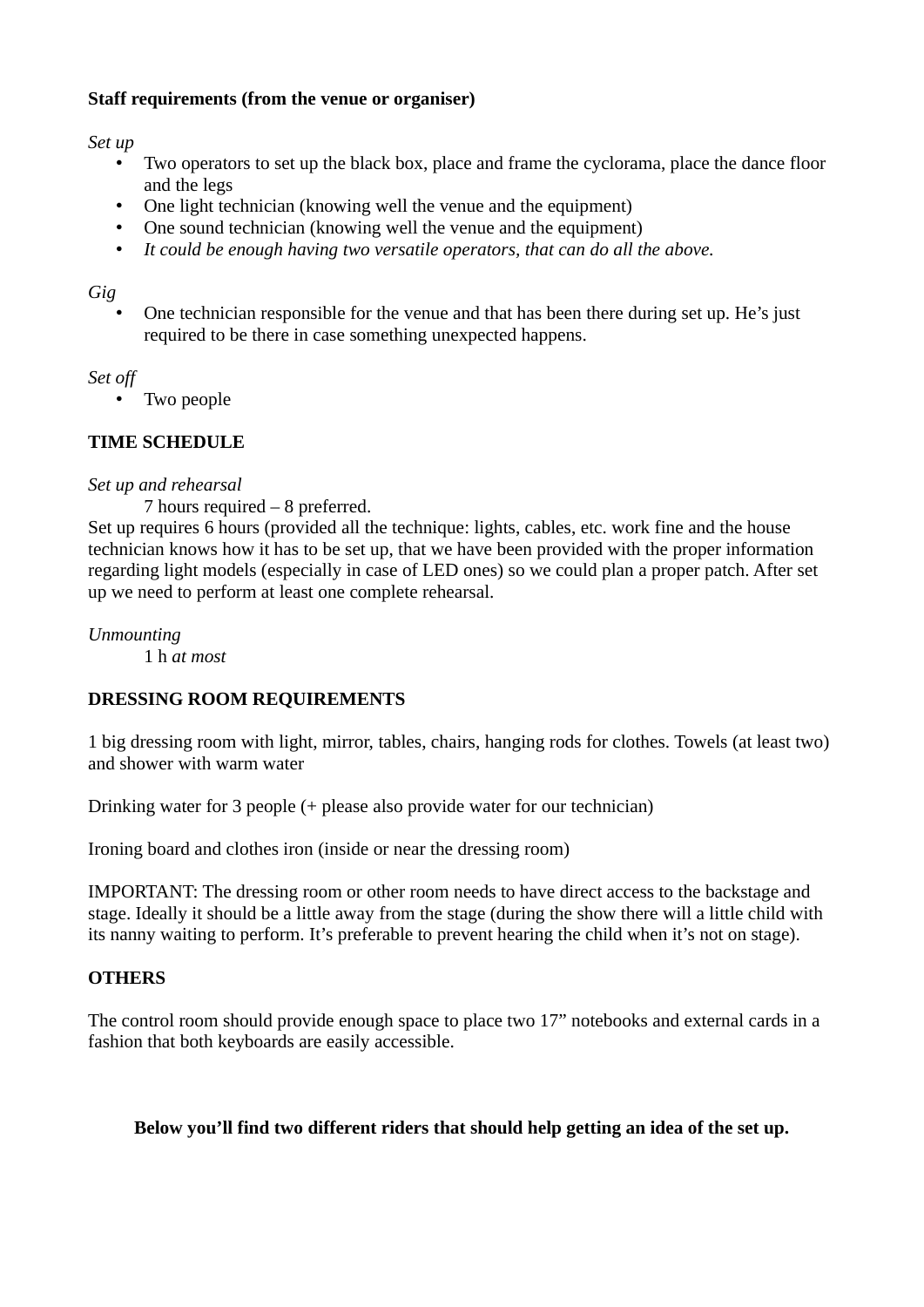

⊠

Ŋ

Jaume Miralles jaumetecnic@gmail.com